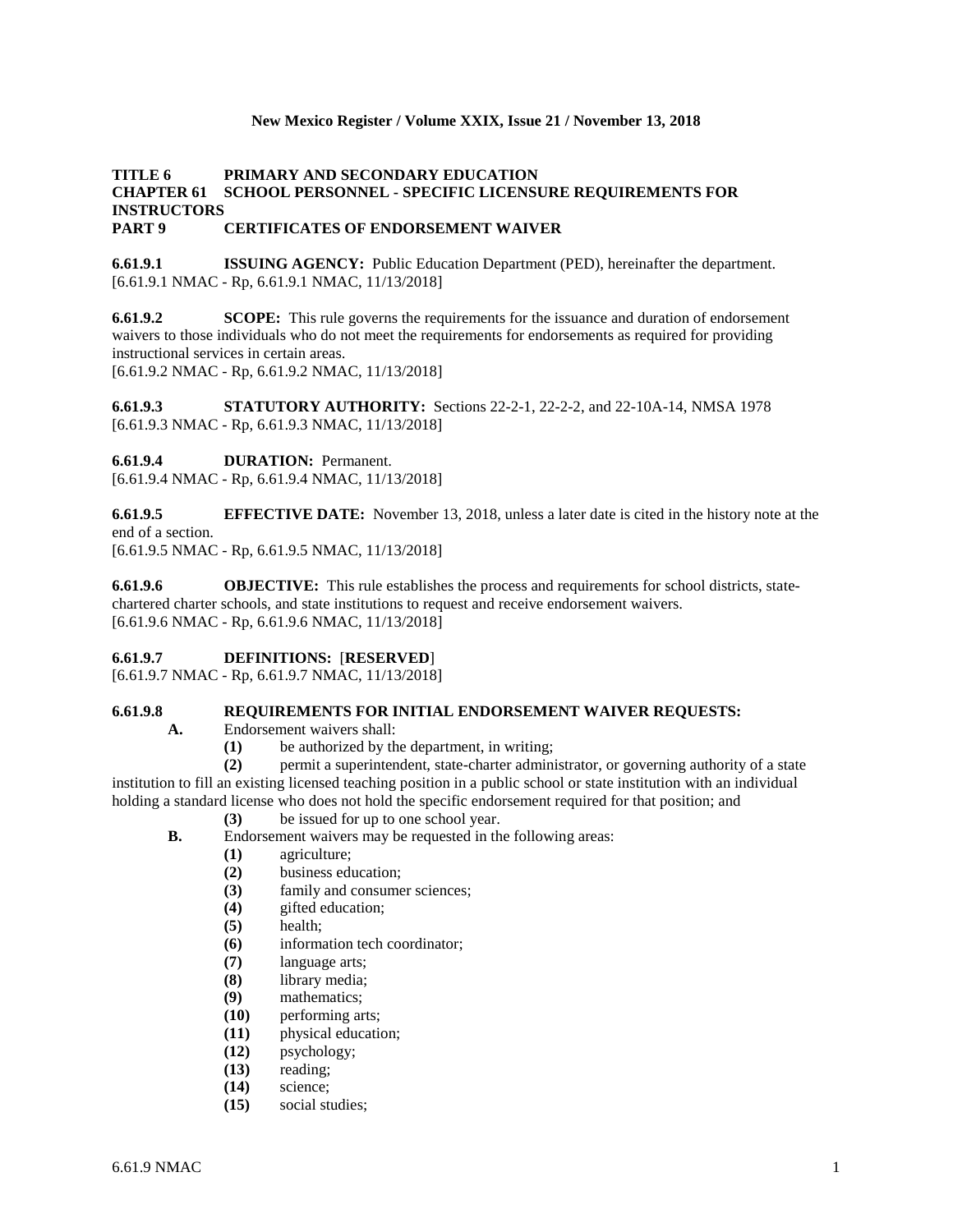- **(16)** technology education; and
- **(17)** visual arts.

**C.** Endorsement waivers in mathematics, language arts, science, and social studies shall be limited to individuals with teaching licensure in secondary education, grades 7 - 12; middle level licensure, grade 5 - 9; and licensure for grades pre-K - 12.

**D.** Requests for endorsement waivers shall:

**(1)** be based on an emergency in which, due to circumstances beyond the control of the district, state-chartered charter school, or state institution, and as determined by the department, a vacancy exists in a teaching position requiring an endorsement listed in Subsection A of 6.61.9.8 NMAC that must be filled immediately or as soon as practicable to avoid a deterioration of significant services;

**(2)** be submitted within 60 calendar days of the beginning date of the endorsement waiver candidate's employment contract with the district, state-chartered charter school, or state institution;

**(3)** include documentation of unsuccessful recruitment efforts to fill the vacant position including the methods used and the dates and duration of efforts;

**(4)** demonstrate that the request has been made with the knowledge and consent of the candidate for the endorsement waiver;

**(5)** include documentation of the candidate's degree and coursework taken; and

**(6)** include a detailed plan completed and signed by the candidate identifying how they will gain the needed endorsements, including the completion at least nine college credit hours within one school year. [6.61.9.8 NMAC - Rp, 6.61.9.8 NMAC, 11/13/2018]

# **6.61.9.9 REVIEW OF INITIAL ENDORSEMENT WAIVER REQUESTS:**<br>**A.** The department shall review all requests for endorsement waivers within

The department shall review all requests for endorsement waivers within 60 calendar days of receipt. Waiver requests shall be valid for one school year unless granted renewal according to the terms stated in 6.61.9.11 NMAC.

**(1)** Approved waivers shall detail the conditions under which the waiver has been approved.

**(2)** Denied waivers shall state the reasons for the denial and shall provide details regarding the right of the district, state-chartered charter school, or state institution to request a review or appeal.

**B.** The department shall consider the following criteria when determining whether to approve or deny an endorsement waiver request:

**(1)** whether the candidate's plan for gaining the endorsement meets the criteria defined in Subsection C of 6.61.9.8 NMAC;

**(2)** the waiver history of the candidate;

**(3)** whether the degree and coursework taken by the endorsement waiver candidate could later qualify the candidate to receive an endorsement in the area requested;

**(4)** whether the candidate will be reasonably capable of completing required coursework or passing required content tests for the waiver; and

**(5)** the NMTEACH effectiveness rating of the waiver candidate.

**C.** Endorsement waivers shall not be approved if:

**(1)** the waiver request does not have the written consent of the candidate;

**(2)** the request is for endorsements in teaching English to speakers of other languages,

bilingual education, or modern and classical languages pursuant to Subsection F of 6.32.2.10 NMAC; or **(3)** the candidate's NMTEACH effectiveness rating from the prior year is ineffective or

minimally effective.

**D.** The department may deny a request for an endorsement waiver for the following reason:

**(1)** the candidate's degree or college coursework is too far removed from the focus area of the endorsement waiver;

**(2)** the application is submitted without supporting documentation or a certification attesting to the specific methods, dates, and duration of recruitment efforts;

**(3)** the candidate has held an endorsement waiver for more than three years, whether consecutive or not;

**(4)** the candidate has previously been issued an endorsement waiver and has failed to comply with the conditions of the department, including taking and passing required assessments; or

**(5)** the request is submitted beyond the 60-day deadline without demonstrating good cause for the delay.

[6.61.9.9 NMAC - Rp, 6.61.9.9 NMAC, 11/13/2018]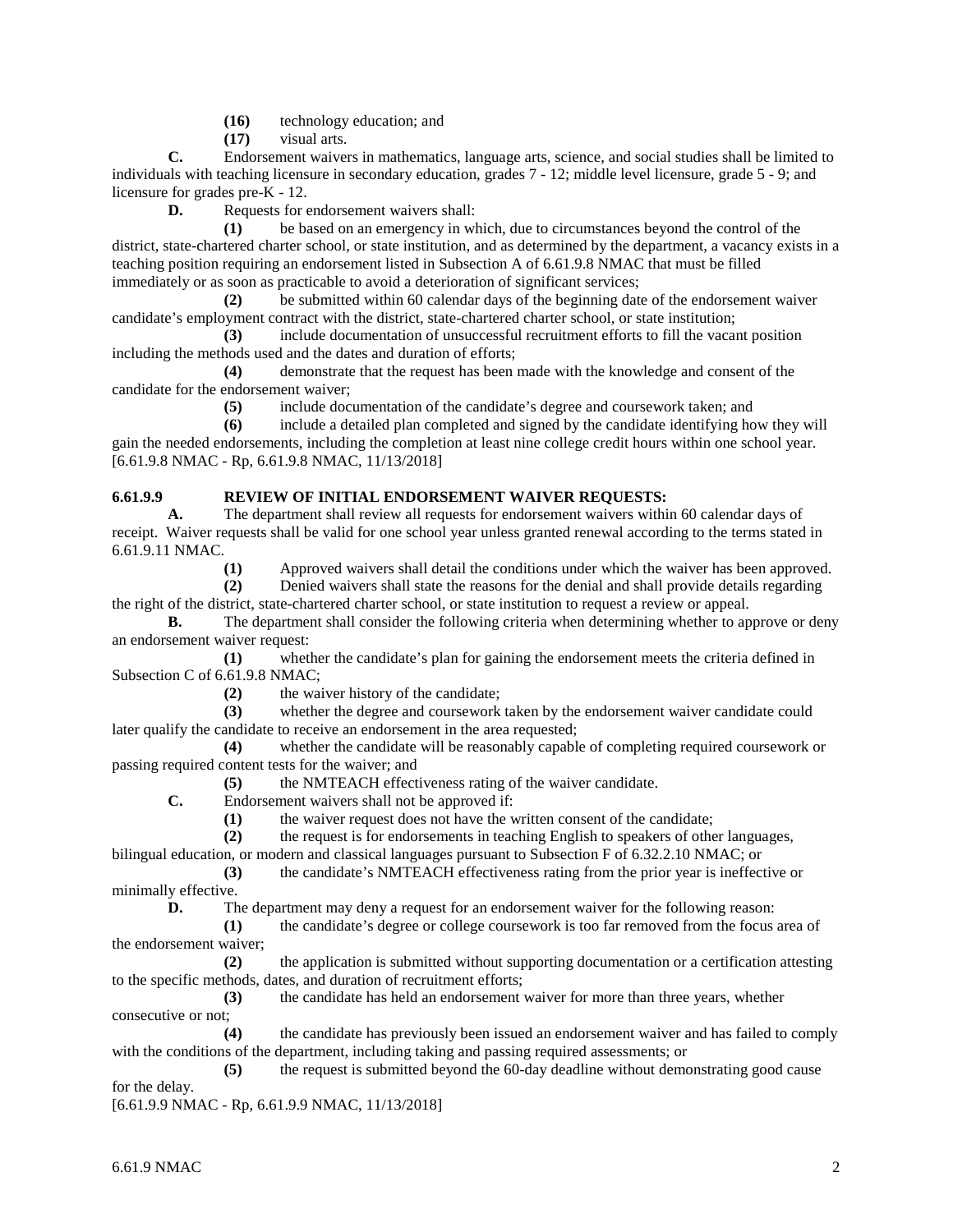**6.61.9.10 RENEWAL OF AN ENDORSEMENT WAIVER:** Endorsement waivers may be renewed if evidence of enrollment in or pending completion of required coursework and testing requirements is provided. It shall be the sole responsibility of the district, state-chartered charter school, or state institution to submit this documentary evidence to the department's licensure bureau.

**A.** Requests for the renewal of an endorsement waiver shall:

**(1)** be submitted by the superintendent, state-chartered charter school administrator, or the governing authority of a state institution, on a department-approved form;

**(2)** document all courses completed and exams taken by the candidate in the prior school

**(3)** demonstrate the candidate's compliance with all conditions required by the department for issuance of an endorsement waiver in the prior school year; and

**(4)** contain a detailed plan for completion of endorsement requirements within the current school year by the educator.

**B.** Endorsement renewals shall not be approved if:

**(1)** the candidate does not consent to providing the instructional services required of the position for which the waiver is being sought;

**(2)** prior non-use of an endorsement waiver is used as the reason for renewing the waiver; or

**(3)** the request for renewal does not comply with the requirements of 6.61.9.8 NMAC.

**C.** Endorsement renewals may not be approved if the candidate fails to complete and earn credit for college coursework to obtain the requisite credentials or obtain the degree required for the endorsement without good cause as determined by the department.

**D.** Provided that the holder of an endorsement waiver has complied with all conditions for the issuance of an endorsement imposed during the preceding school year, there shall be no need for the public school or state institution to reestablish the existence of an emergency.

[6.61.9.10 NMAC - Rp, 6.61.9.10 NMAC, 11/13/2018]

### **6.61.9.11 REQUESTS FOR REVIEW OF DENIED WAIVERS:**

**A.** Candidates with a denied waiver, denied waiver renewal, or a waiver under review shall not provide instructional services in the classroom for which the endorsement waiver is being sought unless the candidate also has a valid substitute certificate and is performing services as a substitute teacher pursuant to Section 22-0A-15 NMSA 1978 and 6.63.10 NMAC.

- **B.** Requests for review of a denied initial endorsement waiver shall:
	- **(1)** be in writing;

**(2)** be addressed to and received by the director of the department's licensure bureau within 30 calendar days of receipt of the denial by the district, state-chartered charter school, or state institution;

**(3)** contain a statement of reasons why the endorsement waiver should be issued;

**(4)** document the candidate's progress to-date toward completion of the required coursework and tests necessary to obtain the endorsement and what steps will be taken to fulfill said requirements within the duration of the endorsement waiver.

**C.** Requests for review of a denied renewal endorsement waiver shall:

**(1)** be in writing;

**(2)** be addressed to and received by the director of the department's licensure bureau within 30 calendar days of receipt of the denial by the district, state-chartered charter school, or state institution;

**(3)** contain a statement of reasons why the endorsement waiver should be renewed; and

**(4)** provide documentation justifying the reasons for the candidate's failure to satisfy the

requirements for issuance of an endorsement during the preceding school year.

**D.** After review of a denied waiver, the decision of the department shall be communicated as soon as practicable. The decision of the department shall constitute a final agency decision and may be appealed pursuant to a district court in accordance with applicable law.

[6.61.9.11 NMAC - Rp, 6.61.9.11 NMAC, 11/13/2018]

## **HISTORY OF 6.61.9 NMAC:**

## **History of Repealed Material:**

6.61.9 NMAC, Certificates of Waiver, filed 7-2-2001 - Repealed effective 10/31/2007.

year;